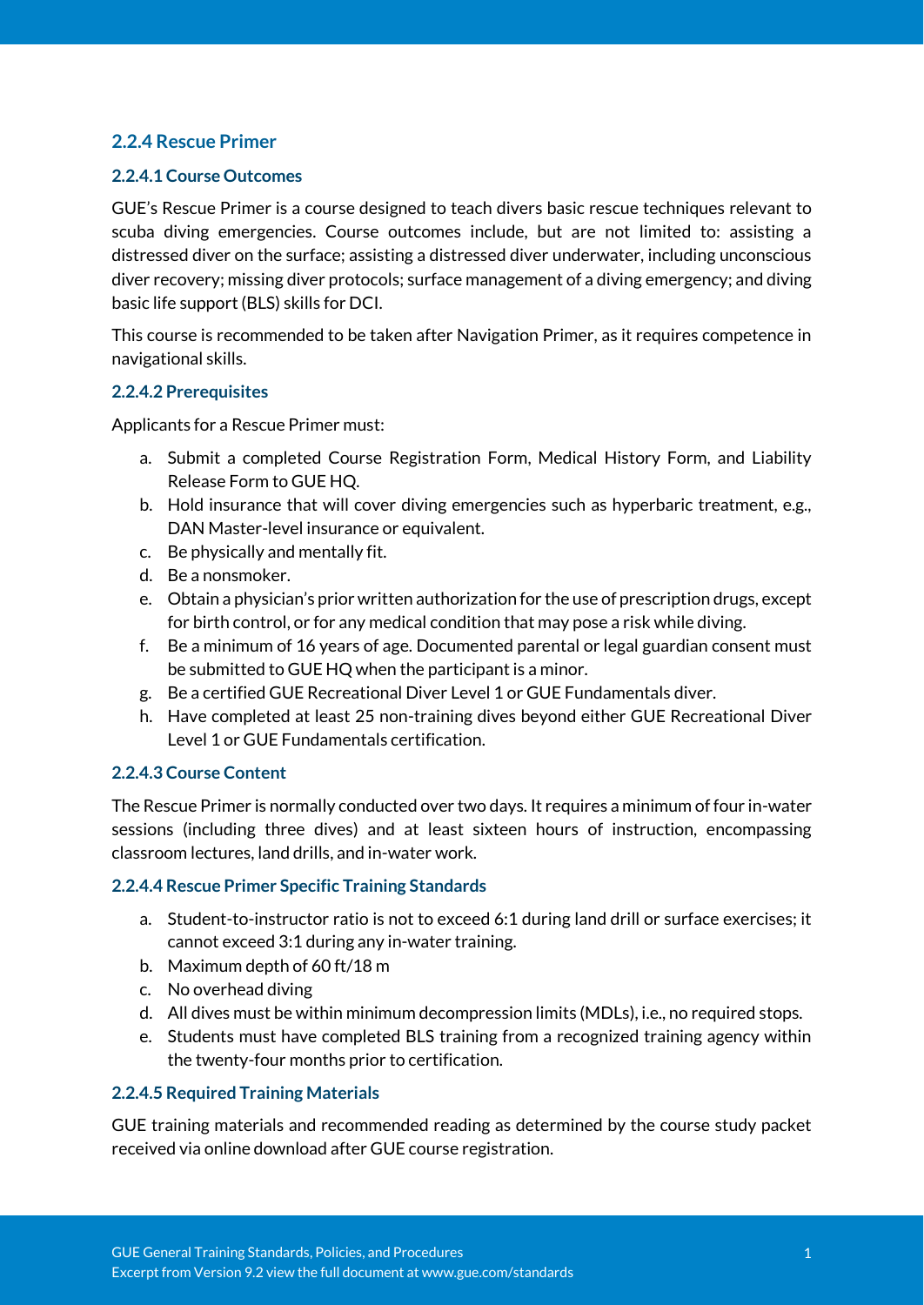#### **2.2.4.6 Academic Topics**

- a. Introduction: GUE organization and course overview (objectives, limits, expectations)
- b. Diving safety, accident dynamics and prevention
- c. Scuba diving rescue techniques
- d. Emergency management
- e. DCI and other diving related injuries
- f. Scuba diving related BLS skills

#### **2.2.4.7 Land Drills and Topics**

- a. Equipment fit, assembly and disassembly, GUE EDGE, and pre-dive checks
- b. Swimming and non-swimming surface assists
- c. Basic 5 rescue skills
- d. Egression techniques
- e. Controlling a distressed diver on surface and underwater
- f. Underwater search patterns
- g. Unconscious diver rescue

#### **2.2.4.8 Required Dive Skills and Drills**

- a. Must be able to swim at least 300 yds/275 m in less than 14 minutes without stopping. This test should be conducted in a swimsuit and, where necessary, appropriate thermal protection.
- b. Must be able to swim a distance of at least 50 ft/15 m on a breath hold while submerged.
- c. Demonstrate proficiency in safe diving practices, including pre-dive preparation, inwater activity, and post-dive assessment.
- d. Demonstrate awareness of team member location and a concern for safety, responding quickly to visual indications and dive partner needs.
- e. Efficiently and comfortably demonstrate how to donate gas to an out-of-gas diver in multiple gas-sharing scenarios.
- f. Demonstrate a safe and responsible demeanor throughout all training.
- g. Demonstrate proficiency in surface marker buoy deployment.
- h. Demonstrate good buoyancy and trim, i.e., approximate reference is a maximum of 30 degrees off horizontal while remaining within 5 ft/1.5 m of a target depth.
- i. Demonstrate three propulsion techniques, including comprehension of the components necessary for a successful backward kick.
- j. Demonstrate effective proficiency with proper ascents and descents, including the implementation of variable ascent rates.
- k. Demonstrate effective navigation using a compass and managing a spool as a guideline underwater.
- l. Demonstrate proficiency in fundamental diver rescue techniques, including assessing a rescue scene, supporting and recovering distressed, tired, and unconscious divers at the surface, recovering an unconscious diver to the surface, and a range of simulated diving incidents.
- m. Demonstrate basic equipment proficiency and an understanding of the GUE equipment configuration.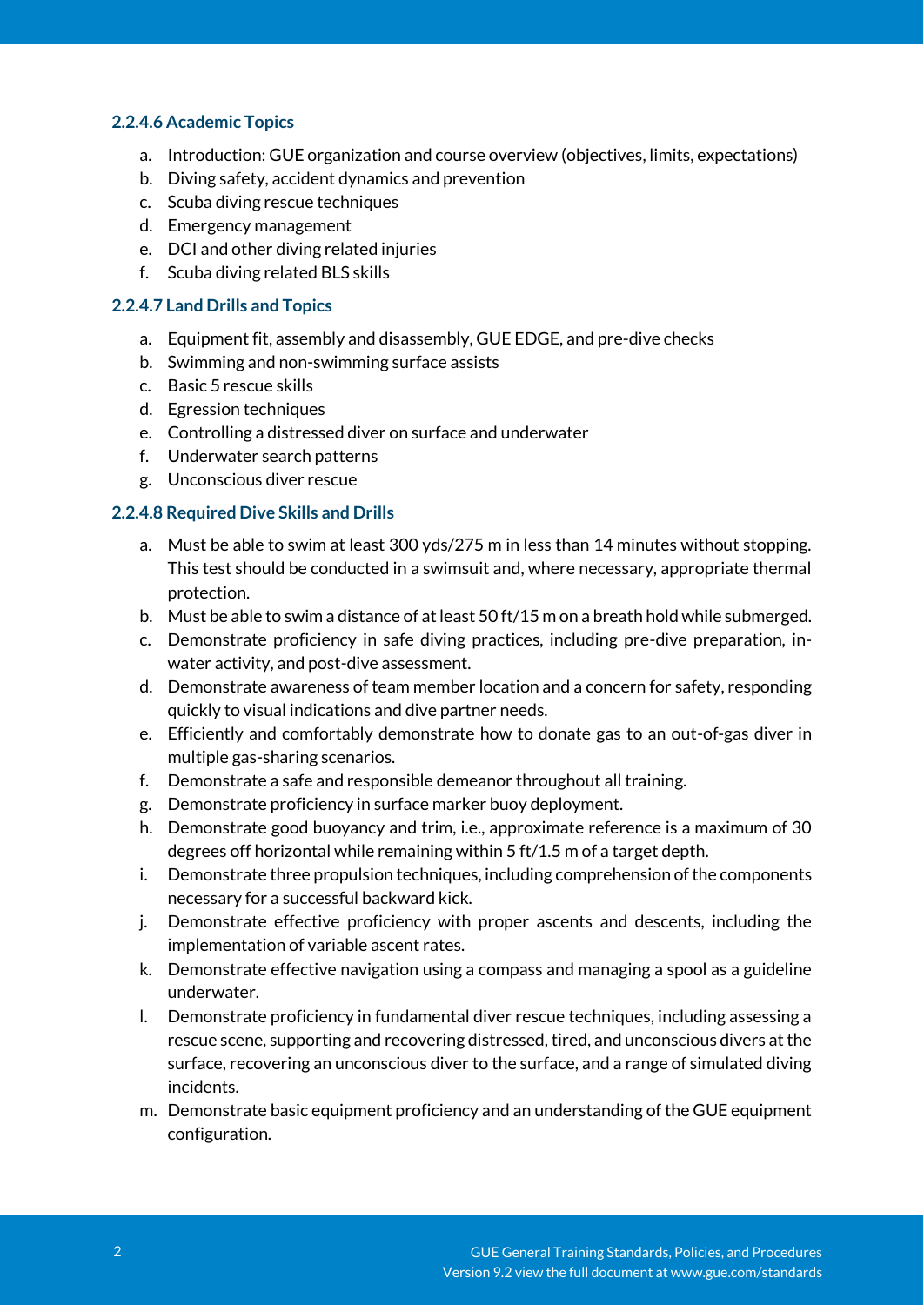## **2.2.4.9 Equipment Requirements**

GUE base equipment configuration as outlined in Appendix A, plus:

a. One primary and two backup lights

Prior to the commencement of the class, students should consult with a GUE representative to verify equipment requirements and appropriateness of any selected equipment.

# Appendix A - GUE Base Equipment Configuration

The GUE base equipment configuration is comprised of:

- a. Tanks/cylinders: Students may use a single tank/cylinder with a single- or dual-outlet valve. Students may also use dual tanks/cylinders connected with a dual-outlet isolator manifold, which allows for the use of two first stages. Dual tanks/cylinders connected with a dual-outlet, non-isolator manifold can be used, but only in recreational (no decompression) diving, and are considered an alternative for a single tank/cylinder. Consult course-specific standards and your instructor to verify size requirements.
- b. Regulators:
	- i. Single tank: The first stage must supply a primary second stage via a 5 to 7 ft/1.5 to 2 m hose. A backup second stage must be necklaced and supplied via a short hose. The first stage must also supply an analog pressure gauge, inflation for the buoyancy compensator (BC), and (when applicable) inflation for a drysuit.
	- ii. Double tank: One first stage must supply a primary second stage via a 5 to 7 ft/1.5 to 2 m hose (7 ft/2 m hose is required for all cave classes), and inflation for the buoyancy compensator (BC). The other first stage must supply a necklaced backup second stage via a short hose, an analog pressure gauge, and (when applicable) inflation for a drysuit.
- c. Backplate system:
	- i. Is held to the diver by one continuous piece of webbing. This webbing is adjustable and uses a buckle to secure the system at the waist.
	- ii. A crotch strap is attached and looped through the waistband to prevent the system from riding up a diver's back.
	- iii. The continuous webbing must support five D-rings;
		- 1. The first placed at the left hip
		- 2. The second placed in line with a diver's right collarbone
		- 3. The third placed in line with the diver's left collarbone
		- 4. The fourth and fifth are placed on the front and back of the crotch strap when divers plan to use advanced equipment such as DPVs.
	- iv. The harness below the diver's arms has small restrictive bands to allow for the placement of backup lights. The webbing and system retains a minimalist approach.
- d. Buoyancy compensation device (BC):
	- i. A diver's BC is back-mounted and minimalist in nature.
	- ii. It is free of extraneous strings, tabs, or other material.
	- iii. There are no restrictive bands or restrictive elastic affixed to the buoyancy cell.